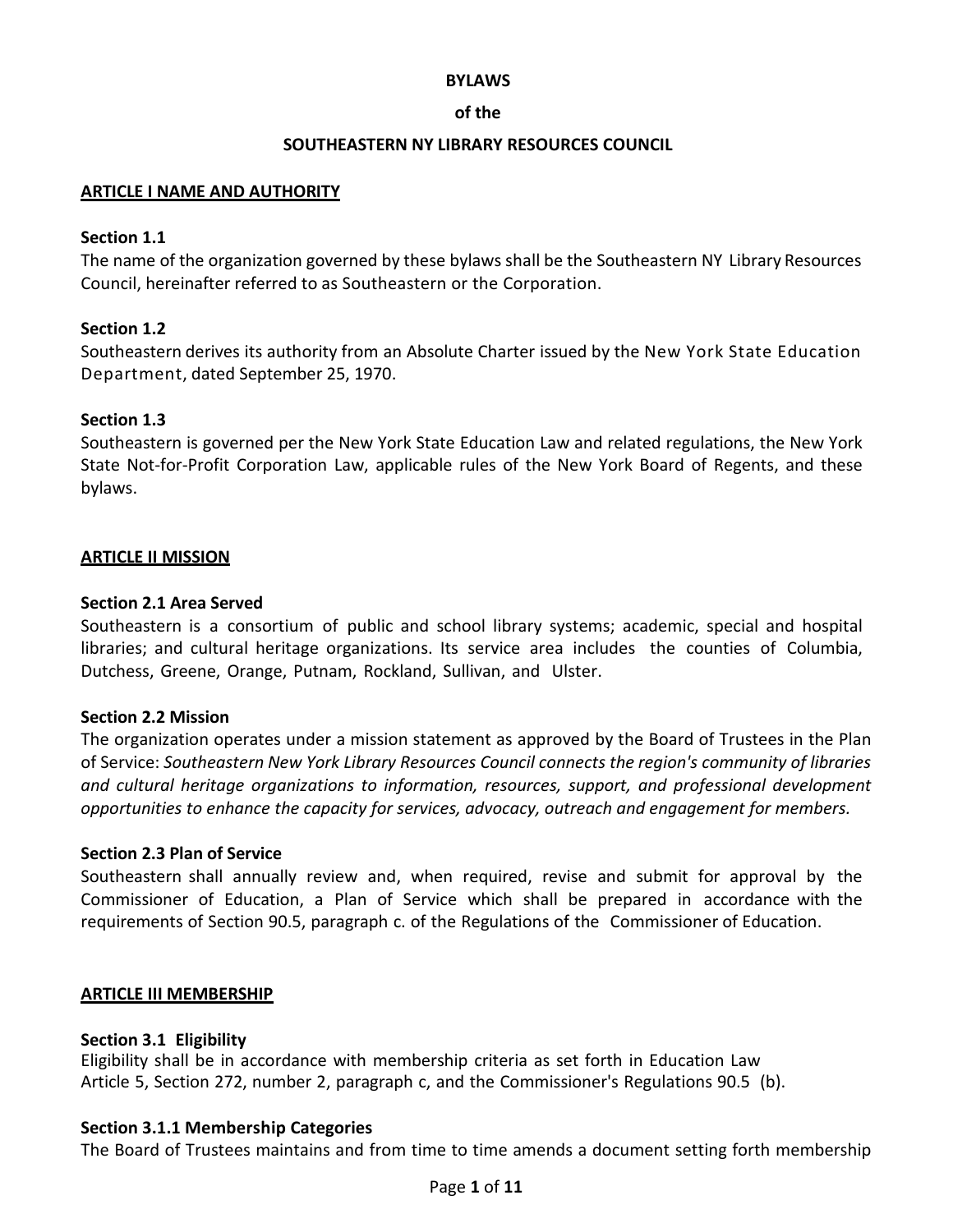categories, criteria, dues, and member responsibilities.

## **Section 3.2 Representation**

Each governing member shall annually designate, at Southeastern's request, a representative and alternate to vote on Southeastern issues and to represent the member at meetings of Southeastern. Each governing member shall have one vote, to be cast by its designated representative or alternate.

## **Section 3.3 Proxy Representation**

Governing members unable to attend meetings of the membership may designate, in writing to the President of the Board, the name of a proxy representative empowered to act on behalf of the member during a designated meeting.

## **Section 3.4 Membership Dues**

Members are responsible for paying dues, the level of which shall be recommended by the Board and outlined in Southeastern's Membership Criteria and Requirements. Non-payment of dues within the first six months of the fiscal year may result in loss of membership privileges. The Board of Trustees may extend that period if presented with a written statement of extenuating circumstances. Member privileges will be reinstated upon payment of dues. Non-payment for a full 12 months may result in loss of membership upon review by the Board of Trustees.

# **Section 3.4.1 Membership Reinstatement**

Membership may be reinstated at the discretion of the Board of Trustees within 18 months of the end of membership.

## **Section 3.4.2 Payment of Southeastern Invoices**

Payment of Southeastern invoices is required within 90 days of receipt. Thereafter a penalty fee of 2 % per month may be levied. Non-payment after 180 days may result in suspension of the unpaid service(s) upon review by the Board of Trustees. The unpaid balance will still be due to Southeastern.

# **Section 3.4.3 Termination of Membership by Southeastern**

The Board of Trustees may terminate membership for non-compliance with the membership criteria. Prior to such action, the member will be offered the opportunity to request a temporary waiver by explaining in writing the circumstances for non-compliance and the anticipated time frame for compliance. The Board will consider the waiver request in any termination discussion. Any member terminated for non-compliance will be obligated to pay all outstanding financial obligations to Southeastern.

# **Section 3.4.4 Termination of Membership by Member**

A member will provide notification of termination of membership no later than April 30 of the year. Any member terminating its membership shall be responsible for all membership dues for the current fiscal year and any subscription or other contractual obligations to end of the term of the subscription or contract.

### **Section 3.5 Fees for Services**

The Executive Director shall periodically recommend a structure of service fees to the Board of Trustees for its approval.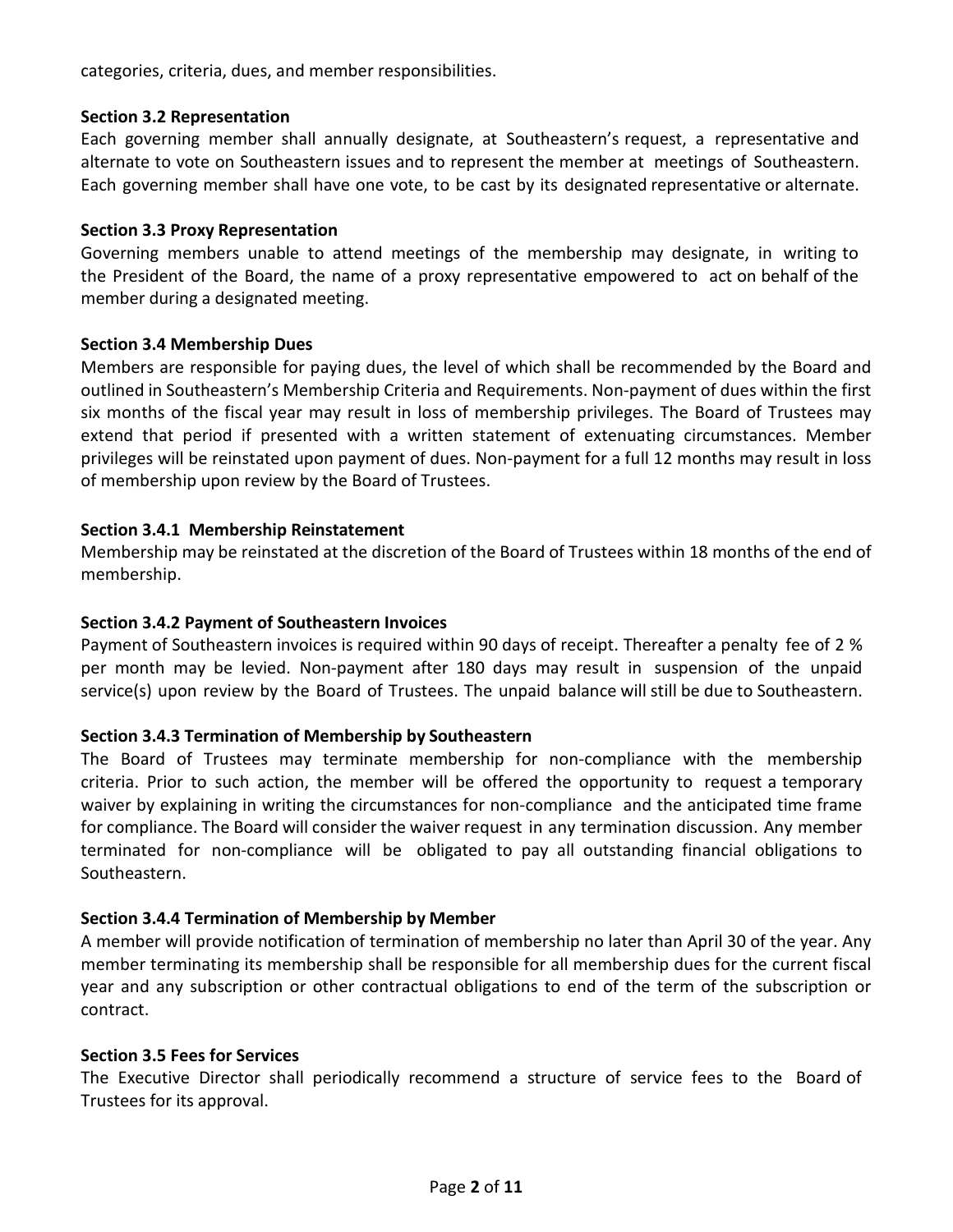## **ARTICLE IV BOARD OF TRUSTEES**

### **Section 4.1 Functions, Duties and Powers**

The Board of Trustees, hereinafter referred to as the Board, is entrusted with the governance of Southeastern. It shall adopt and revise bylaws, maintain a current Plan of Service, establish such policies as will ensure the achievement of Southeastern's objectives, have the power to appoint an Executive Director, discharge all such responsibilities as are provided for under Article I, Section 3, and exercise such other responsibilities as may be appropriate, including authorizing Board members to sign checks. The Board may authorize the Executive Director to enter into contracts with other educational institutions and public or private agencies, associations, or corporations for the purpose of providing and receiving services, facilities and staff.

### **Section 4.2 Board Composition**

As determined by the Board and in compliance with the requirements below, the number of trustees shall be no less than 13 and no more than 15, and shall at a minimum include the following:

### **Section 4.2.1 Elected Mandated Positions**

As stated by Education Law (Section 255, number 3, paragraph a)

- One trustee representing each constituent public library system,
- One trustee representing the member academic library with the largest collection,
- Two non-librarians from the research community served by Southeastern.

### **Section 4.2.2 Other Elected Positions**

- One trustee representing the school library systems in the region,
- Three additional trustees representing the academic library community,
- One trustee representing the public library community,
- One trustee representing the special library community,
- One trustee representing the hospital library community,
- One trustee representing the cultural heritage community (from a governing or HRVH member).

### **Section 4.3 Current/Past Council Employees**

Candidates for the Board of Trustees may not be current employees of the Southeastern NY Library Resources Council nor have been employed by the Southeastern NY Library Resources Council within the previous five years.

### **Section 4.4 Terms of Office**

The terms shall be staggered so that three shall expire on the 30th day of June. A term of office of a trustee shall be five years. A trustee may not serve more than two consecutive full five-year terms, except where previously appointed or elected to fill an un-expired term. Following such service a trustee may again be appointed or elected after an interim of at least one year.

## **Section 4.5 Nomination of Trustees**

The President, with consent of the Board, shall appoint a Trustee and Officer Nominating Committee composed of members of the Board. Its purpose shall be the nomination of trustees and officers of the Board.

### **Section 4.6 Election of Trustees**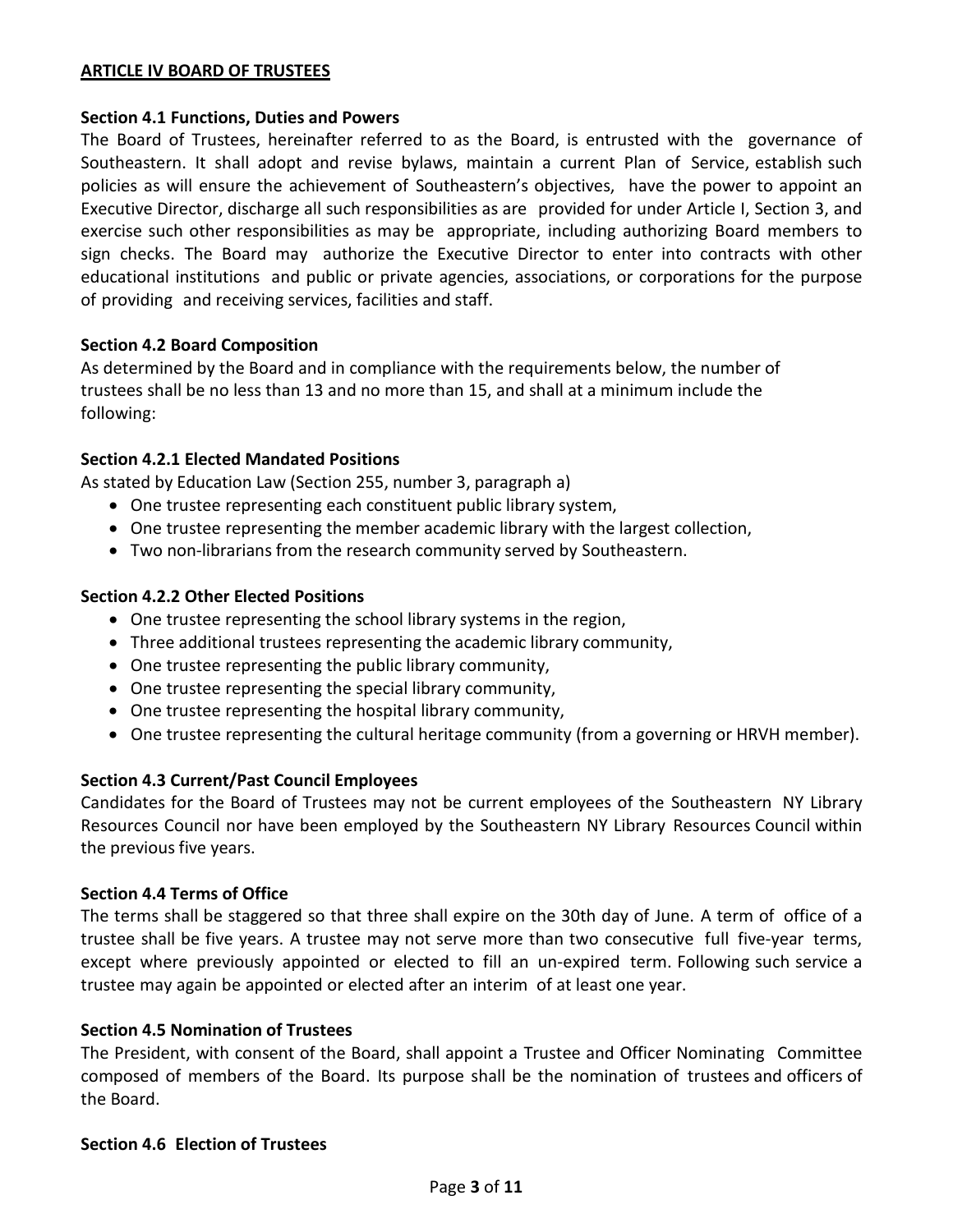The Trustee and Officer Nominating Committee shall prepare the slate and direct the Southeastern staff to distribute a ballot to the membership of Southeastern not later than (30) days prior to the Annual Meeting. The ballot shall be marked by the designated individual of each voting member institution and must be received at the Southeastern office no later than five (5) working days prior to the Annual Meeting. The report of the Trustee and Officer Nominating Committee and the results of the election of Trustees shall be presented at the Annual Meeting. Those elected shall assume office July 1.

## **Section 4.7 Vacancies**

Following a declaration by the Board that a vacancy exists, the Board, taking into consideration a recommendation by the Trustee and Officer Nominating Committee, shall, at a subsequent regular meeting, fill the vacancy for the remainder of the fiscal year. Prior to the next annual membership meeting, the position shall be filled by election for the un-expired part thereof through the procedure provided for in Article IV, Sections 4.5 and 4.6.

## **Section 4.7.1**

A Trustee elected to fill a vacancy for an unfinished term with more than two years remaining in that term of office, may stand for reelection for one additional complete term of office as outlined in Article IV Section 4.4.

## **Section 4.7.2**

A Trustee elected to fill a vacancy for an unfinished term with two or less years remaining in that term of office, may stand for reelection for up to two consecutive complete terms of office as outlined in Article IV Section 4.4.

### **Section 4.8 Disqualification**

A trustee who fails to attend three consecutive Board or Executive Committee meetings without an excuse accepted as satisfactory by the Board or Executive Committee, and/or fails to attend four meetings in a fiscal year, shall, at the next regular meeting following the absences, be declared to have resigned. A trustee may be removed from office for incapacity or misconduct in office, as outlined in the state law (Section 226, number 4).

# **ARTICLE V OFFICERS**

### **Section 5.1 Duties**

The officers, and their duties, shall be as follows:

## **Section 5.1.1**

The President shall preside at all meetings of the Board and meetings of Southeastern membership; shall serve as a non-voting member of all Board committees with the exception of the Trustee and Officer Nominating Committee on which the President does not serve; shall sign official documents; shall conduct the evaluation of the Executive Director in conjunction with the Finance and Personnel Committee; and shall exercise such powers as are authorized in these Bylaws and by the Board.

# **Section 5.1.2**

The Vice President shall have all responsibilities and perform all duties of the President in case of the absence or disability of the President. The trustee in the Vice-President position may be slated to become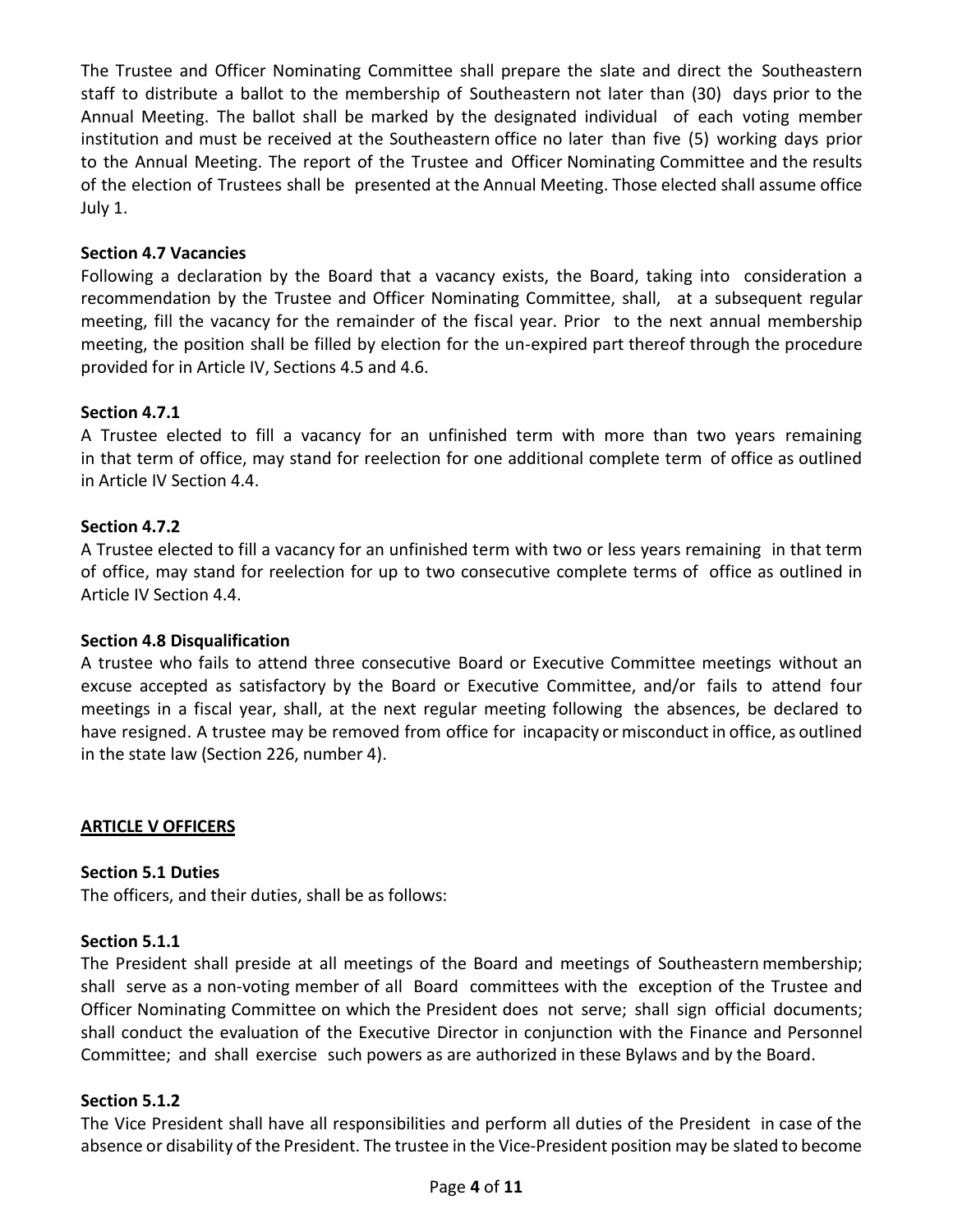the Board President, upon the end of the service term(s) of the current President or their departure from the Board.

# **Section 5.1.3**

The Secretary shall have responsibility for the records and minutes of the Board and of Southeastern. In addition, the Secretary shall have all the responsibilities and perform all the duties of the President in case of the absence or disability of both the President and Vice President.

# **Section 5.1.4**

The Treasurer shall chair the Finance & Personnel Committee and have responsibility for the funds of Southeastern, including investments, receipts, and disbursements.

# **Section 5.1.5**

The Assistant Secretary-Treasurer shall have all responsibilities and perform all duties of the Secretary and of the Treasurer in case of the absence or disability of either.

# **Section 5.1.6**

The board maintains and as needed updates specific policies with respect to signing authority of officers and directors.

# **Section 5.2 Election**

A slate of Officers, proposed by the Trustee and Officer Nominating Committee, shall be elected by the Board from among its members, and they shall serve at the pleasure of the Board. The election shall follow the Annual Membership Meeting and precede the beginning of the next fiscal year.

# **Section 5.3 Term of Office**

The term of office of all officers shall be equal to and coincide with the fiscal year. No member of the Board shall serve as president for more than two consecutive years; no member shall serve as Treasurer for more than five consecutive years.

# **Section 5.4 Filling of Vacancies**

Should an office become vacant prior to its expiration, at the recommendation of the Trustee and Officer Nominating Committee, the Board shall elect one of its members to fill the un-expired term at the first regular meeting held after such a vacancy occurs.

### **ARTICLE VI INDEMNIFICATION**

### **Section 6.1**

Southeastern may purchase and maintain insurance to indemnify Southeastern for any obligation which it incurs as a result of the indemnification of trustees and officers, and to indemnify trustees and officers in instances in which they may be indemnified by the Corporation; however, no insurance may provide for any payment, other than cost of defense, to or on behalf of any Trustee or officer if a judgment or other final adjudication adverse to the insured Trustee or officer establishes that their acts of active and deliberate dishonesty were material to the cause of action so adjudicated, or that they personally gained in fact a financial profit or other advantage to which they was not legally entitled, or in relation to any risk the insurance of which is prohibited under the insurance law of this state.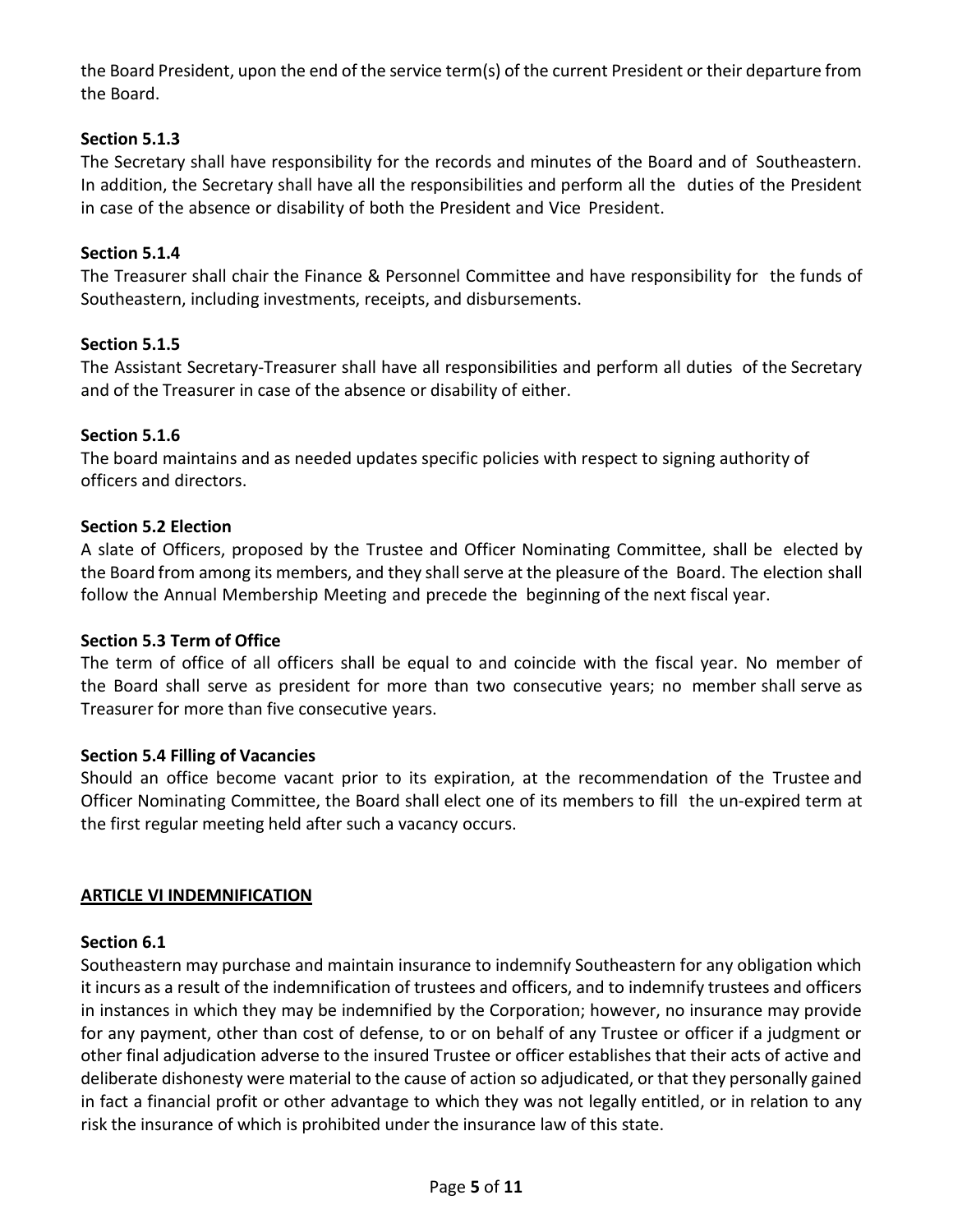# **ARTICLE VII COMMITTEES**

# **Section 7.1 Executive Committee**

Elect an executive committee of not less than five, who, in intervals between meetings of the trustees, may transact such business of the Corporation as the trustees may authorize, except to make removals from office.

# **Section 7.2 Committees of the Board**

The purpose of a Board Committee is to make recommendations to the Board relating to its charge. The following are the standing committees of the Board: Finance & Personnel Committee, Planning Committee, Trustee and Officer Nominating Committee, and Bylaws Committee. The standing committees shall meet and report to the Board at least once annually.

# **Section 7.2.1 Finance & Personnel Committee**

The responsibilities of this committee are to:

- Review and recommend actions, policies and procedures relating to personnel issues including health insurance and other staff benefits;
- Review all financial statements and contracts;
- Review and recommend to the full Board the annual budget of the Council;
- Recommend to the full Board financial investments;
- Conduct the evaluation of the Executive Director in conjunction with the Board President;
- Oversee and review the annual audit process.

# **Section 7.2.2 Planning Committee**

The responsibilities of this committee are to:

- Annually review and recommend revisions, if necessary, of the 5 year Plan of Service to the full Board;
- Undertake other planning initiatives as directed by the Board.

# **Section 7.2.3 Trustee and Officer Nominating Committee**

The responsibilities of this committee are to:

- Undertake an annual review of Board members' terms of office;
- Consult with the full Board to identify prospective candidates for the Board;
- Oversee the election of Trustees of the Board and fill vacancies that arise as further delineated in Sections 4.6 and 4.7 of these Bylaws;
- Annually propose a slate of officers of the Board and fill vacancies as further delineated in sections 5.2 and 5.4 of these Bylaws.

# **Section 7.2.4 Bylaws Committee**

The responsibilities of this committee are to:

• Facilitate the annual review, and as needed, revision, of the Bylaws per Article XIII.

# **Section 7.2.5 Ad Hoc Committees**

The Board may authorize ad hoc committees to carry out specialized activities or responsibilities.

# **Section 7.2.6 Standing Committees of the Board**

Membership in Standing Committees of the Board is limited to members of the Board.

### Page **6** of **11**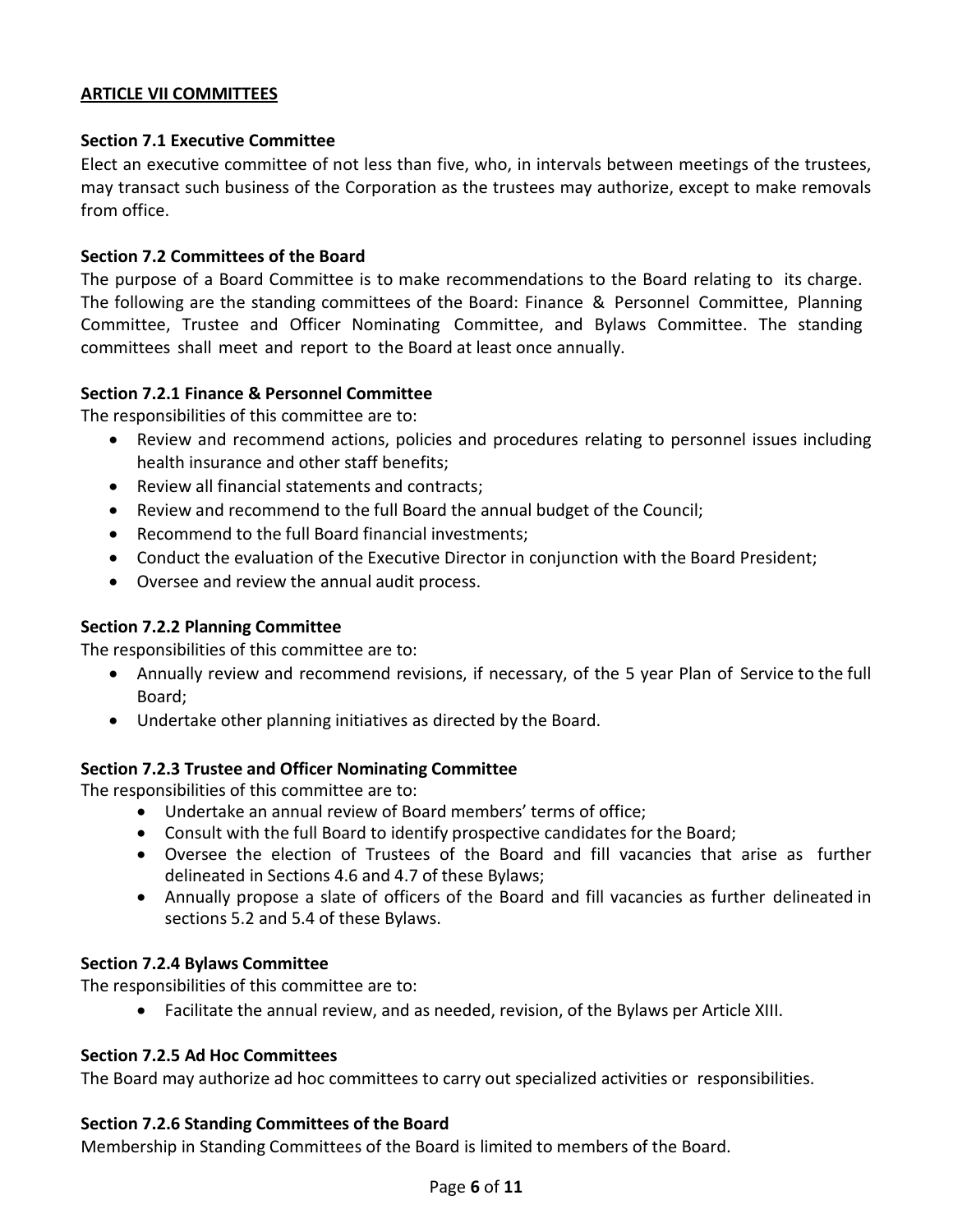# **Section 7.2.7 President's Appointments**

Except as noted under Section 7.2, the President will appoint members and designate the chairperson of all committees of the Board. The President's appointments of individuals to serve on standing and ad hoc committees shall require the Board's confirmation at its first meeting following such action.

# **Section 7.2.8 Committee Term**

All appointments to Board Committees shall end at the conclusion of the business of the committee or at the end of the fiscal year, whichever shall occur first.

# **Section 7.2.9 Ex Officio**

The President shall be an ex officio non-voting member of all committees except the Trustee and Officer Nominating Committee.

# **Section 7.3 Committees and Interest Groups of Southeastern**

The Board of Trustees, and/or its President, acting on its own initiative or in response to the request or recommendation of any group or organization representing Council members, may establish standing committees or ad hoc committees or interest groups as needed, composed of members or members of school library systems or public library systems. In establishing a Council committee or interest group, the Board will determine the charge(s) to the Committee or interest group. The Board, and or its President, shall appoint a liaison from the Board to a committee, and may appoint, at its discretion, a liaison to an interest group.

# **Section 7.3.1 Council Committee**

The role of a Council committee is advisory to the Board. Its purpose is to make recommendations to the Board on issues relating to its charge. The Committee will provide a minimum of one report to the Board per fiscal year, the timeframe and frequency of which will be determined by the Board. The President of the Board, in consultation with the Executive Director, will appoint committee members. The term of membership on a standing Council committee will be for three years coinciding with Southeastern's fiscal year. At the President's discretion, the Committee member may be re-appointed for a second consecutive three-year term. The President will appoint a Chair for each standing committee for a period of one year with an option for re-appointment for a second year.

# **Section 7.3.2 Vacancy**

If a vacancy occurs during the year, the President of the Board, in conjunction with the Executive Director, may appoint an interim committee member to complete the un-expired term. This appointee is then eligible to serve a maximum of 2 complete terms. This section 7.3 excludes vacancies on the Executive Committee and any other committee with powers to bind the Board, which shall be done by election of a quorum of the Board.

# **Section 7.3.3 Absence**

A committee member who fails to attend three consecutive committee meetings without an adequate excuse, and/or misses 4 committee meetings during the fiscal year, shall be declared to have resigned.

# **Section 7.3.4 Interest Group**

The purpose of a Council Interest Group is to provide an informal forum for discussion, idea sharing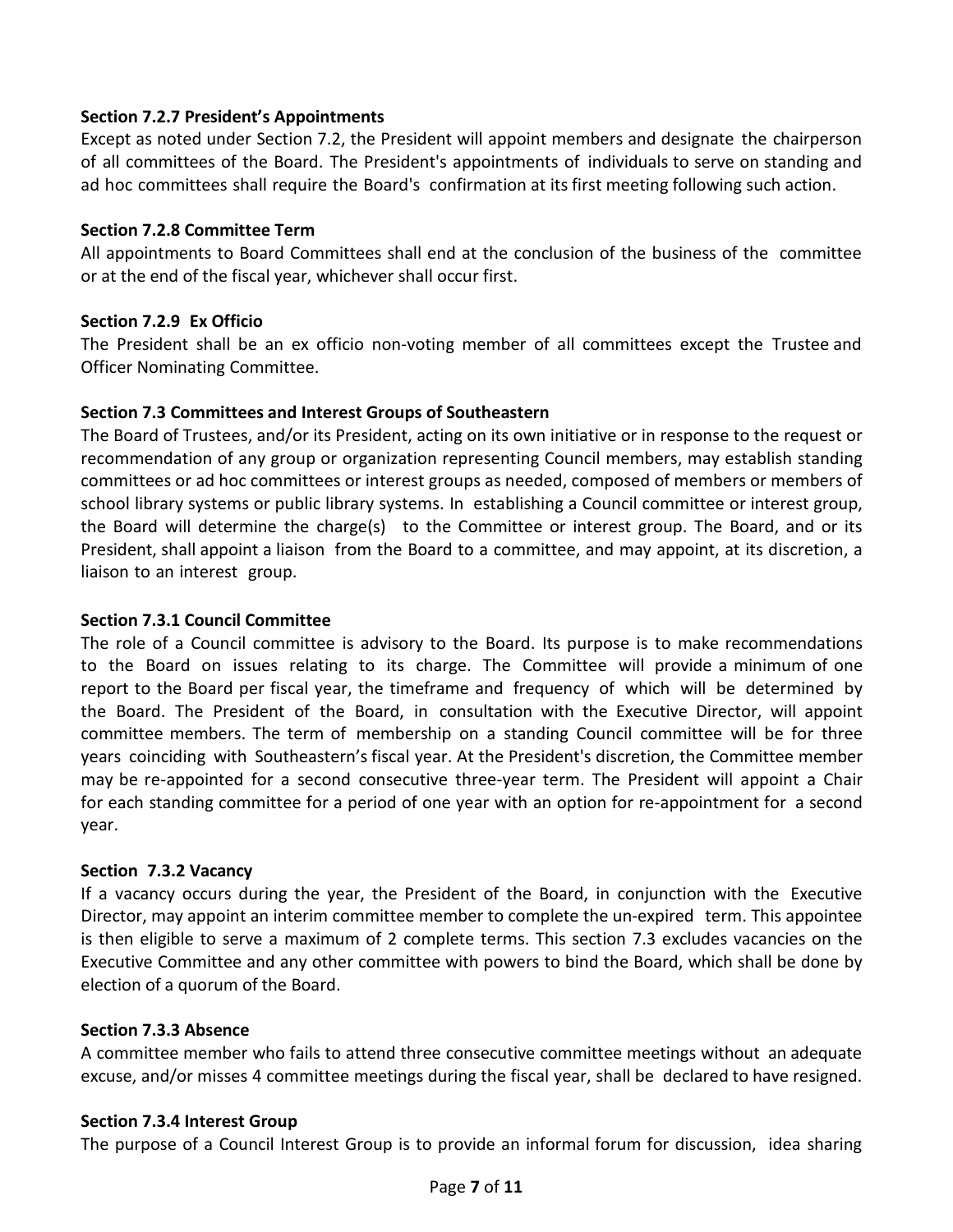and program planning on issues and topics relating to the charge for which the interest group was created. The Board will continue to sanction the activities of the interest group insofar as the issues, interests and participation remain as when the Board originally established the interest group.

# **Section 7.3.5 Staff Liaison**

Southeastern will provide staff liaison and administrative and clerical assistance as needed to all Council committees and interest groups.

# **ARTICLE VIII CONFLICT/ DUALITY OF INTEREST**

# **Section 8.1 Conflict of Interest and Service as a Trustee**

The Board shall maintain a Conflict of Interest Policy meeting the requirements of New York State.

Prior to the initial election of any trustee, and annually thereafter, such Trustee shall complete, sign and submit to the Secretary of the Corporation or a designated compliance officer a written statement identifying, to the best of the collective knowledge of the Trustees, any entity of which such Trustee is an officer, director, trustee, member, owner (either as a sole proprietor or a partner), or employee and with which the Corporation has a relationship, and any transaction in which the Corporation is a participant and in which the Trustee might have a conflicting Interest.

Each Trustee annually review the Conflict of Interest Policy and resubmit such written statement.

The Secretary of the Corporation (or designee) shall provide a copy of all completed statements to the chair of the Executive Committee.

As required by the Conflict of Interest Policy, it is expected that any trustee with a financial interest in any matter being discussed or voted upon by the Board or a committee of the Board shall disclose such interest prior to participating in any discussion, and if there is a conflict of interest as defined by the policy, state their recusal from any vote in the minutes of the meeting, and not participate in such vote.

# **ARTICLE IX MEETINGS**

# **Section 9.1 Council Membership Meetings**

Council membership may include two types of meetings.

# **Section 9.1.1 Annual Meeting**

The Annual Meeting of Southeastern shall be held on the first Friday in the month of June or another date soon thereafter as determined by the Board. Notice of this meeting shall be served by the Secretary, in writing, on every member not less than fifteen days prior to the meeting. At this meeting the Trustee and Officer Nominating Committee shall report the results of the election of trustees.

# **Section 9.1.2 Special Meetings**

Special meetings of Southeastern may be called by the Board or at the request of ten member institutions, acting in concert, upon not less than 7 days written notice to each member. At such meetings only such business shall be transacted as is stated in the call of the meeting.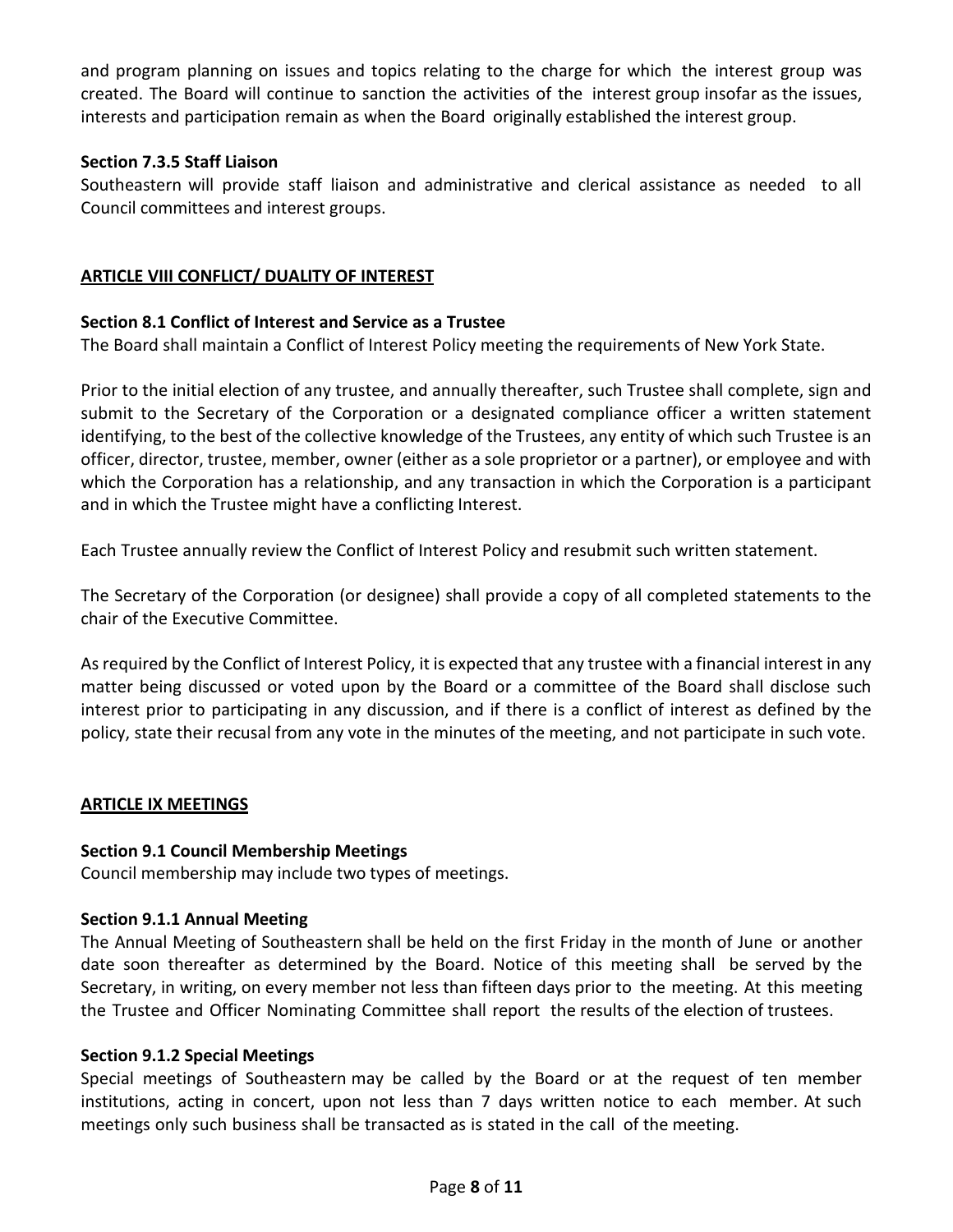# **Section 9.1.3 Quorum**

A quorum at any properly convened membership meeting shall be 10% of the membership.

## **Section 9.2 Board Meetings**

The Board shall annually adopt a schedule of at least six meetings of the Board for the subsequent fiscal year at times and places to be designated by the Board. Trustees shall be notified not fewer than 7 days prior to the meeting. It shall be in the sole power of the President to reschedule or cancel regular meetings due to unusual conditions.

## **Section 9.2.1 Business Order**

The order of business at regular meetings shall be determined by the presiding officer, and may include the following:

- Roll Call
- Minutes of Previous Meeting
- Treasurer's Report
- Report of Payment of Bills
- Director's Report
- Committee Reports
- Other Reports
- Old Business
- New Business
- Communications
- Adjournments

# **Section 9.2.2 Special Meetings**

Special Meetings of the Board may be called by the President or at the request of any five Board members acting in concert for the transaction only of such business as stated in the call of the meeting. Special meetings require a minimum of three days prior notice to Board members and must be held within the Southeastern region at a readily accessible place or virtually as described in 9.2.3.

### **9.2.3 Electronic Meetings**

In circumstances determined by the President of the Board, members of the Board may participate and vote in a Board meeting using electronic teleconferencing means of communication that allows all persons participating in the meeting from different locations to hear each other at the same time. Participation by such means shall constitute presence in person at the meeting. Voting during an electronic meeting shall be conducted by alphabetical roll call. If one or more of the members of the Board loses communication or is otherwise disconnected, if there is no loss of quorum, the presiding officer will direct someone to attempt connection restoration without adjournment. If the disconnection results in a loss of the quorum, the transaction of business may not continue until a quorum has been reestablished. Such electronic meetings may be conducted by Board Committees at the discretion of the Committee chair.

## **Section 9.2.4 Quorum**

A majority of the whole number of current trustees shall be a quorum.

### **Section 9.2.5 Voting**

Each trustee shall have one vote and must be present at the meeting (in-person or via an electronic meeting) to have this vote counted. When a vote is taken by roll call during an electronic meeting, the roll of participating members shall be called by the secretary in alphabetical order. The presiding officer's name is called last, and only when their vote will affect the result. Those in favor will answer "yes"; those opposed will answer "no"; and those abstaining will answer "abstain."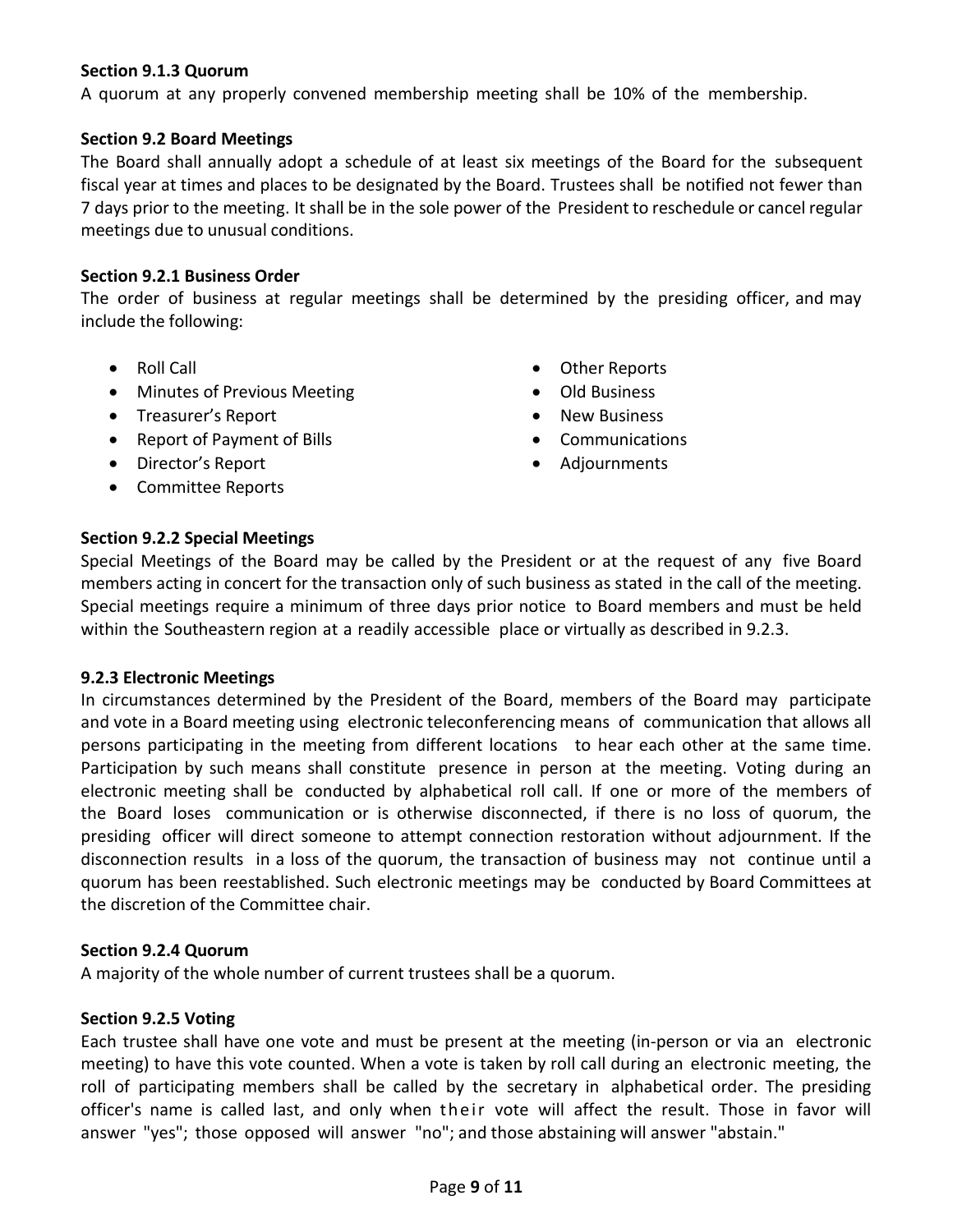## **Section 9.2.6 Executive Session**

At the discretion of the presiding officer, or upon the adopted motion of any trustee of any meeting, the Board may adjourn to Executive Session for such purposes as are not prohibited by law.

## **ARTICLE X BUDGET AND FISCAL YEAR**

## **Section 10.1 Budget Adoption**.

Not later than the June meeting of the Board of Trustees, the Board shall adopt a budget for the ensuing fiscal year which shall be from July 1 through June 30.

## **ARTICLE XI RECORDS FINANCIAL ACCOUNTING AND BONDING**

### **Section 11.1 Council Records**

All records of Southeastern and the Board shall be maintained at Southeastern headquarters and retained in accordance with the Southeastern Records Retention Policy.

### **Section 11.2 Financial Records**

Financial records shall be maintained in accordance with accepted accounting practices and in accordance with the Southeastern Records Retention Policy. The action of the Board in regard to payment of bills and to financial reports shall be recorded.

### **Section 11.3 Audit**

An audit of Council and Board records shall be performed each year in accordance with the Commissioner's Regulations 90.6, paragraph c., number 16.

### **Section 11.4 Bonding**

The Treasurer, and other officers or staff as determined by the Board, shall be covered by commercial fidelity bonding in an amount to be determined by the Board.

### **ARTICLE XII PARLIAMENTARY RULES**

### **Section 12.1**

The current edition of *Robert's Rules of Order Newly Revised* shall be used as the authority at all meetings of the Board and Council committees on all procedural questions not covered by the governance of Southeastern as stated in Article I, Section 1.3 of these bylaws.

### **ARTICLE XIII BYLAW REVISIONS**

### **Section 13.1 Bylaws Annual Review**

The Bylaws Committee shall annually review these Bylaws for accuracy and consistency.

#### **Section 13.2 Amendments**

These Bylaws may be amended by the following process.

#### **Section 13.2.1**